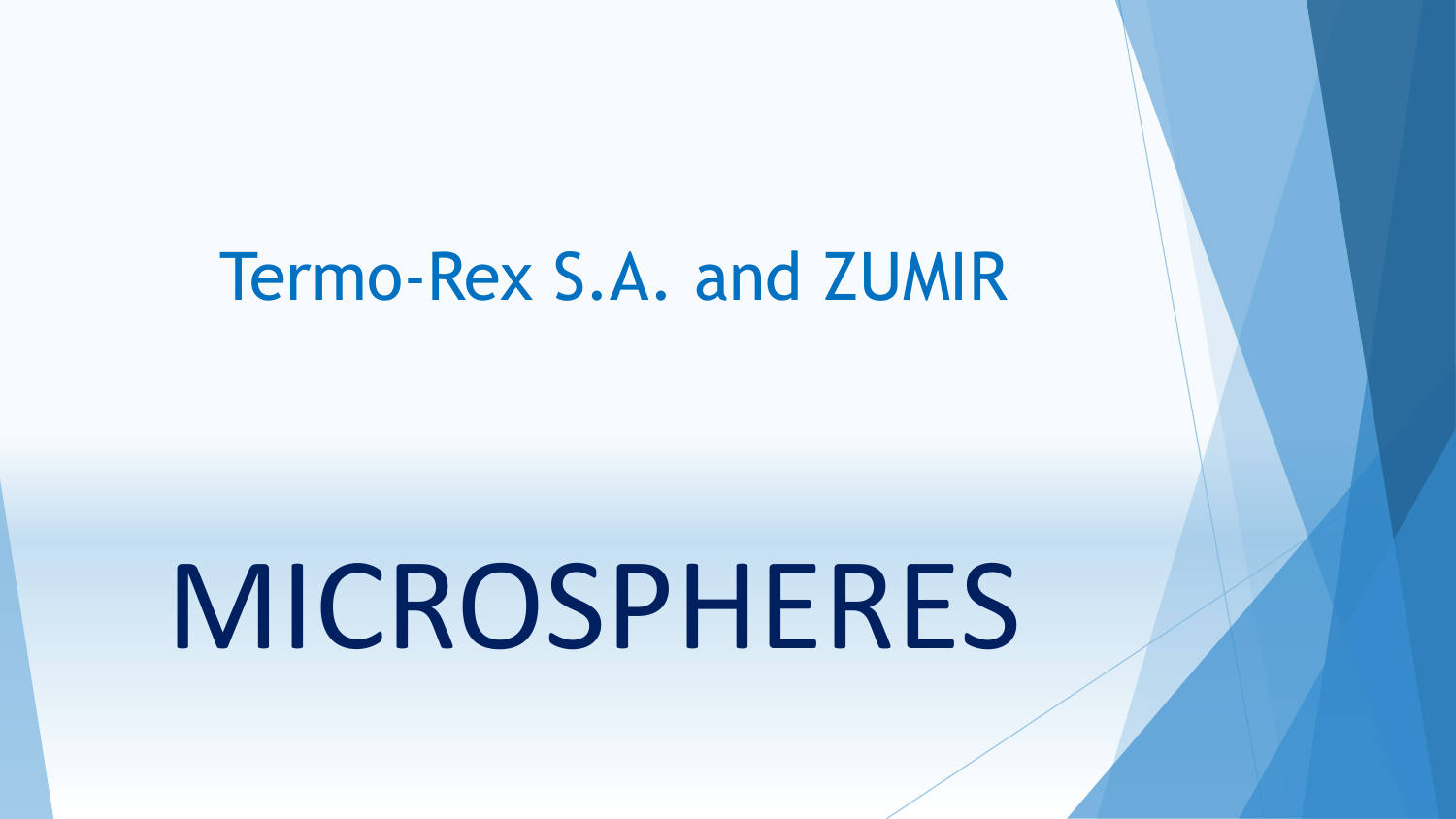#### Agenda

- ▶ 1. Introduction.
- ▶ 2. Definition of microspheres, their properties and applications.
- ▶ 3. Obtaining and processing of microspheres.
- ▶ 4. Company details.
- $\blacktriangleright$  5. Offer.
- ▶ 6. Contact.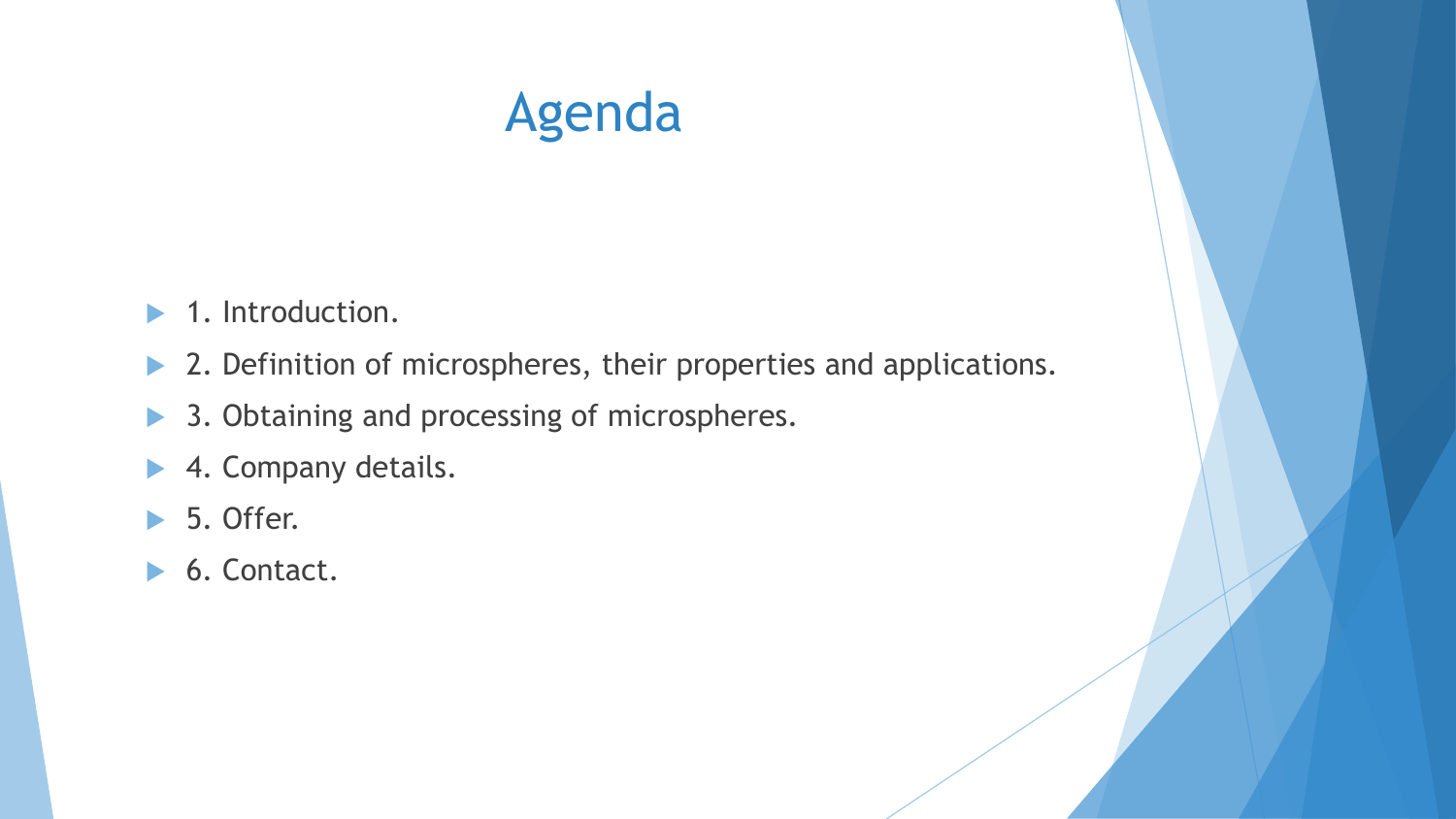

## **ZUMiR**

The Consortium formed by companies Termo-Rex S.A. and Przedsiębiorstwo Usług Melioracyjnych i Rekultywacyjnych ZUMiR would like to present you with the **offer for delivery of dried and fractionated microspheres to your markets**.

**Each year, we deliver from 10 to 12 tons of dry microspheres to both domestic and foreign markets.**

The Company **ZUMIR** specializes in obtaining, processing and sale of microspheres for more than 20 years.

Whereas the **Company Termo-Rex S.A.** is a supplier of wet microspheres.

Our assets are long-term process experience, highly specialized production facilities and experienced employees with many years of experience. Owing to the same we are pleased to offer a product of the highest quality.

We are a trustworthy and reliable partner.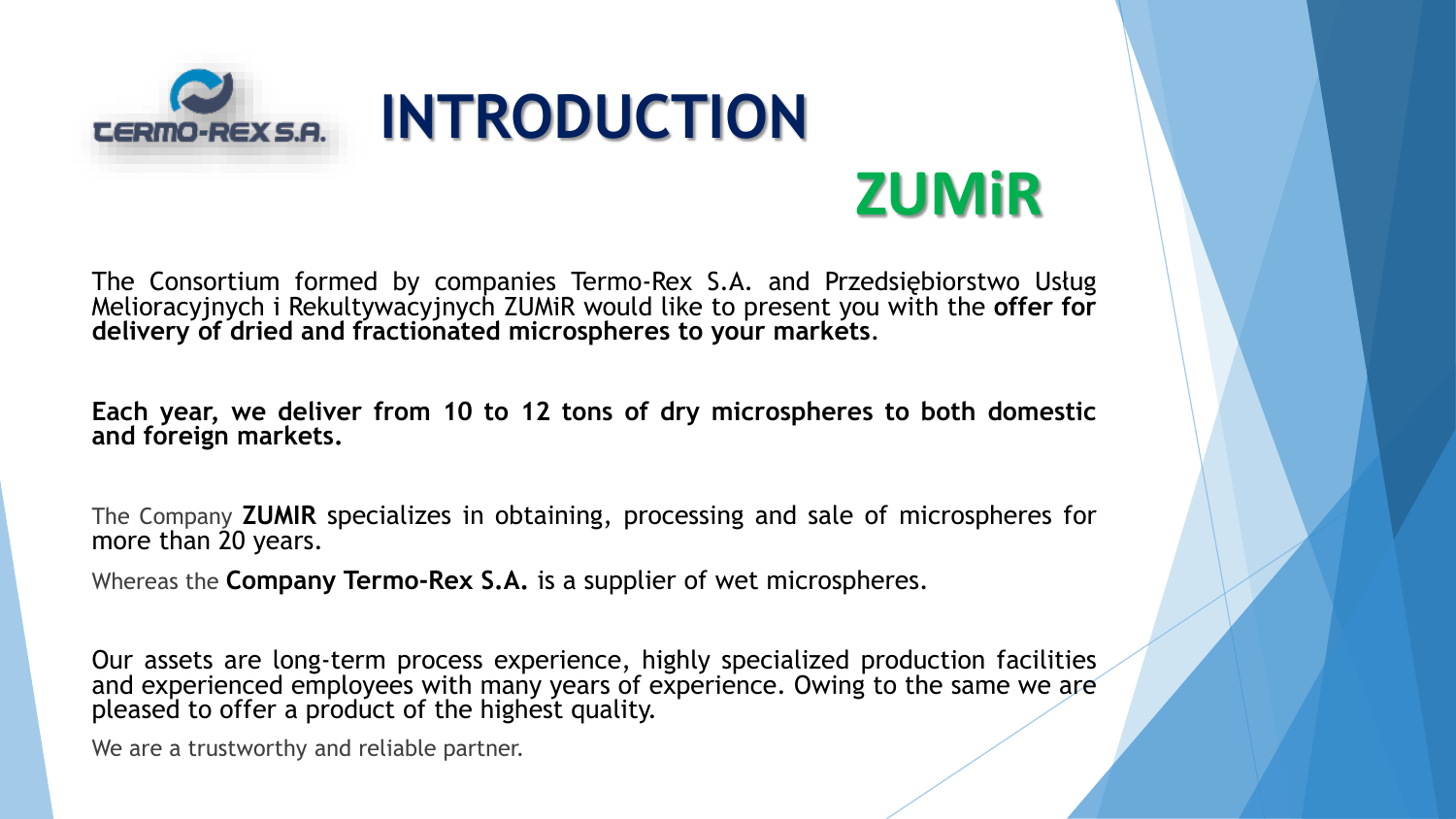#### DEFINITION OF MICROSPHERES, THEIR PROPERTIES AND APPLICATIONS

Microspheres are small, spherical polymer particles filled with gas. They are classified into light fraction of aluminosilicates present in fly ash and furnace slag formed during conventional combustion of hard coal. The essential determinant of microsphere formation is a gas release from mineral substances in high temperatures. Main ingredients of the microsphere solid phase are silicon and aluminum oxides and in smaller quantities - iron, magnesium and calcium oxides. Gaseous phase consists mainly of  $CO<sub>2</sub>$ , N<sub>2</sub> and CO.





**Photo 1. Microspheres – scanning microscope - zoom: 50x Photo 2. Single sphere – scanning microscope - zoom: 500x**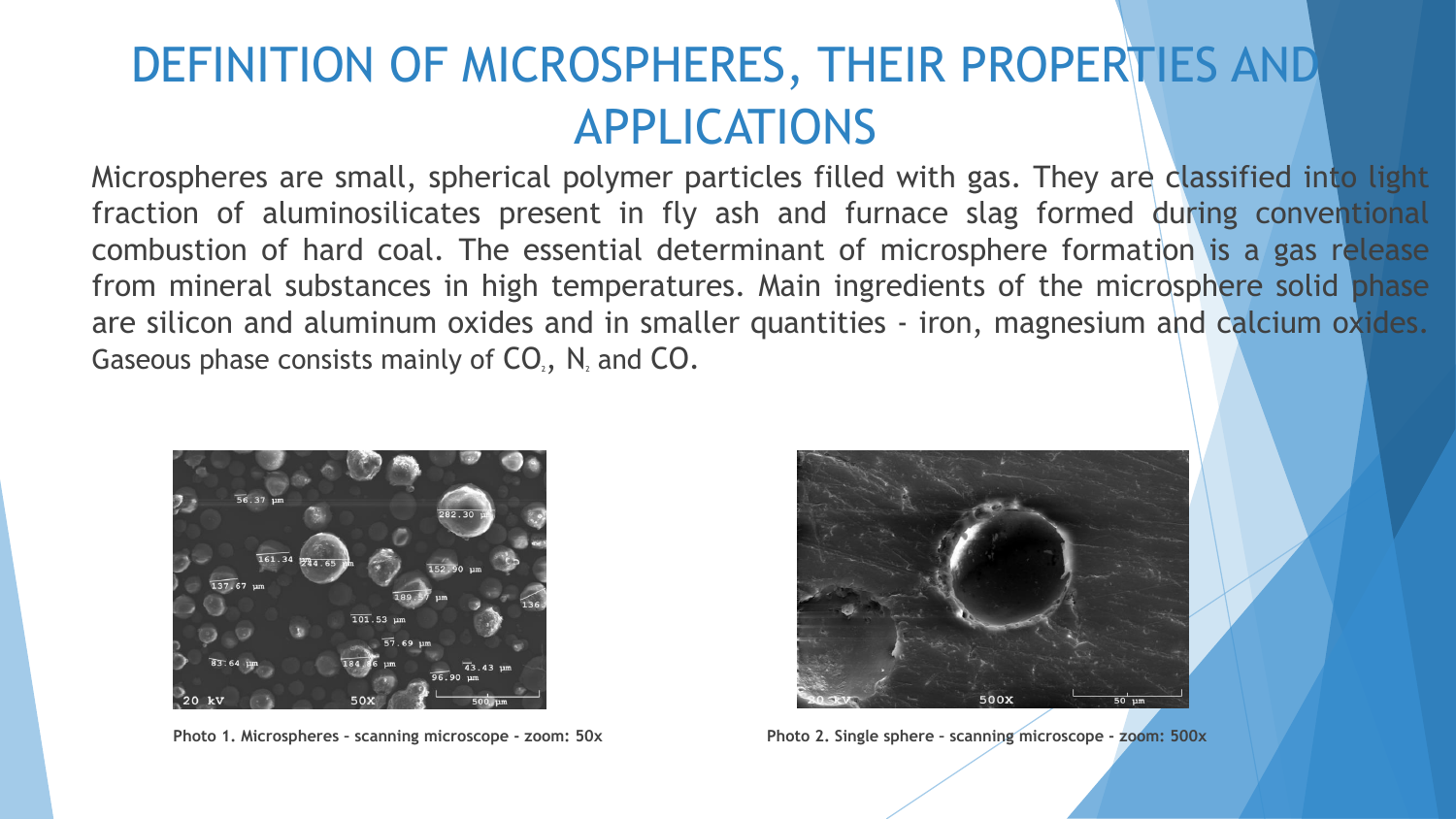#### PROPERTIES

**Microspheres have unique physical and chemical properties:**

- $-$  low density  $[0.2 0.8 \text{ g/cm}^3],$
- high mechanical strength [210 350 kg/cm<sup>2</sup>],
- low heat penetration coefficient [0.1 0.2 W/mK],
- high melting temperature  $[1495 \pm 10^{\circ}$ C],
- high thermal stability [1000 1450°C], and additionally:
- high resistance to aggressive chemicals,
- low calcination losses,
- low bulk density.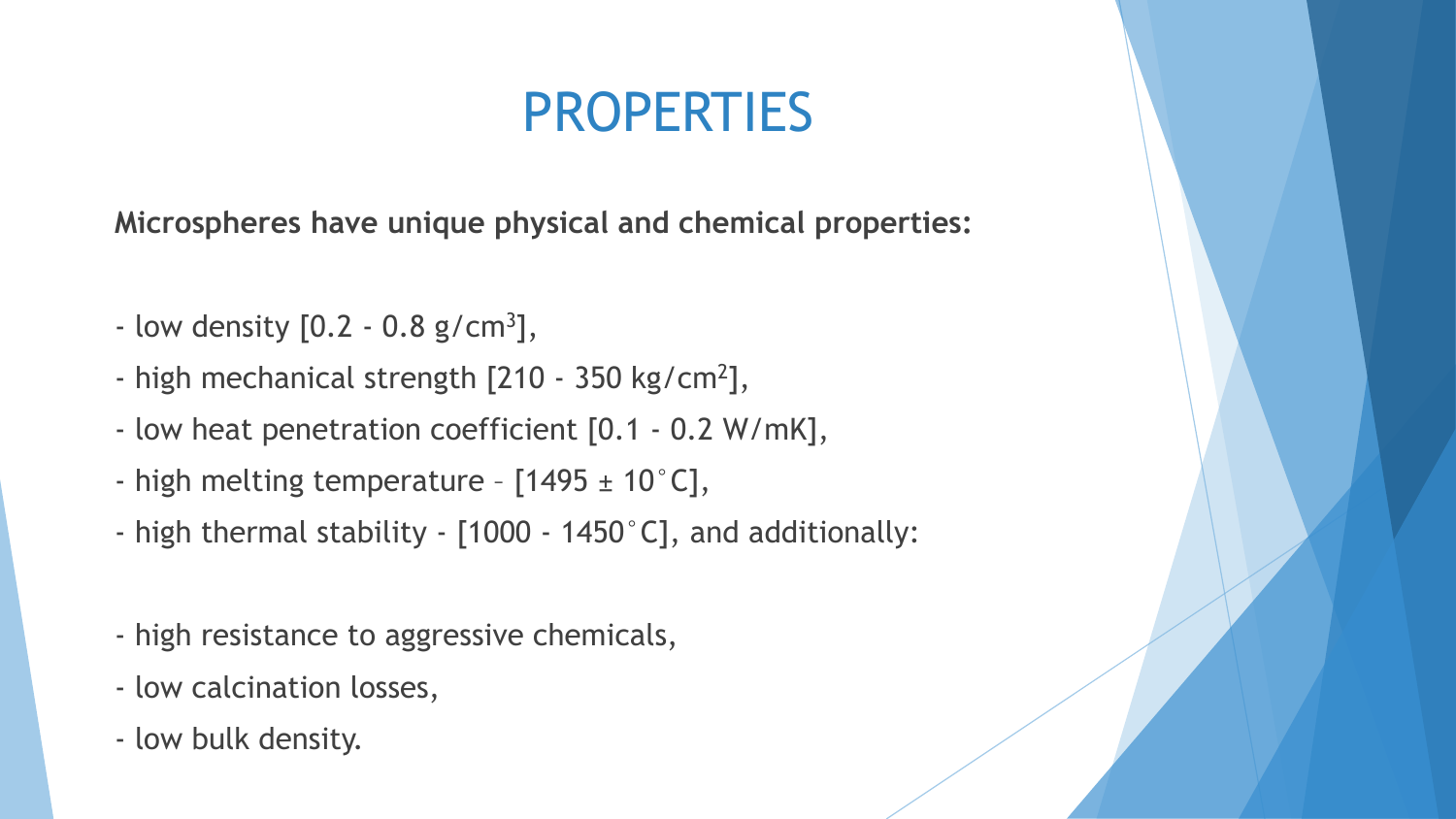#### APPLICATION

**These features make microspheres a state-of-the-art material used in various industries. Their present usage is mainly related to:**

- manufacture of light fillers for polymers,
- manufacture of refractory materials, paints and coatings,
- manufacture of construction materials,
- oil and gas production in drilling industry,
- in pharmaceutical industry,
- in cosmetology and medicine.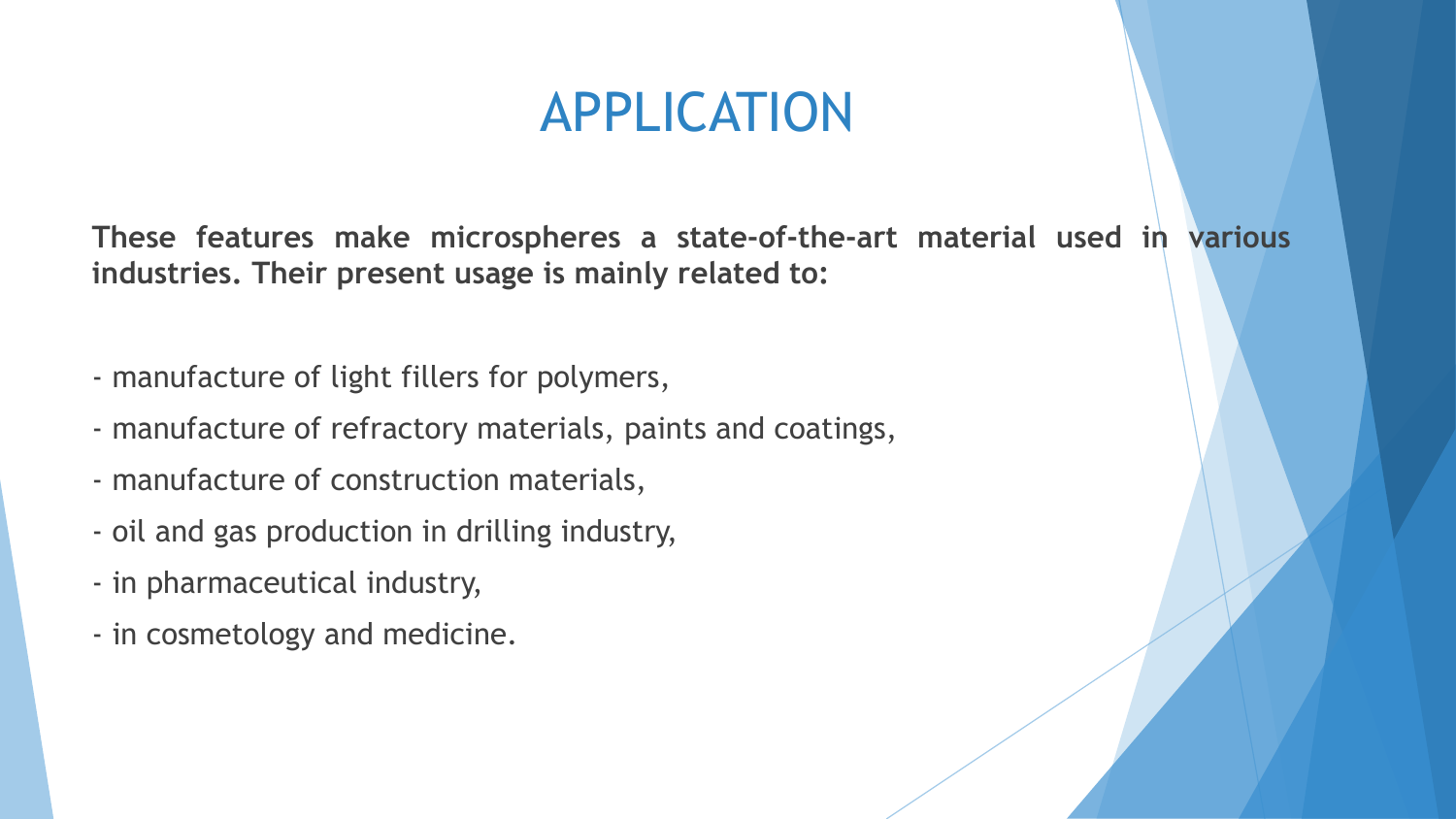## OBTAINING AND PROCESSING OF MICROSPHERES

Microspheres are stored together with the entire stream of furnace waste inside sedimentation tanks or lagoons towards which the hydrated mass of ash and slag mixture is being transported through pipelines. Since they float on the water surface owing to their low density, the **process of their production includes the following steps:**

- collecting a specific amount in one place by means of floating barriers,

- induction of the flotation process in order to separate them from other ingredients of the mixtures,

- pumping the material out of the sedimentation tank,
- filtration using bag separators and returning the cleaned water into the sedimentation tank.



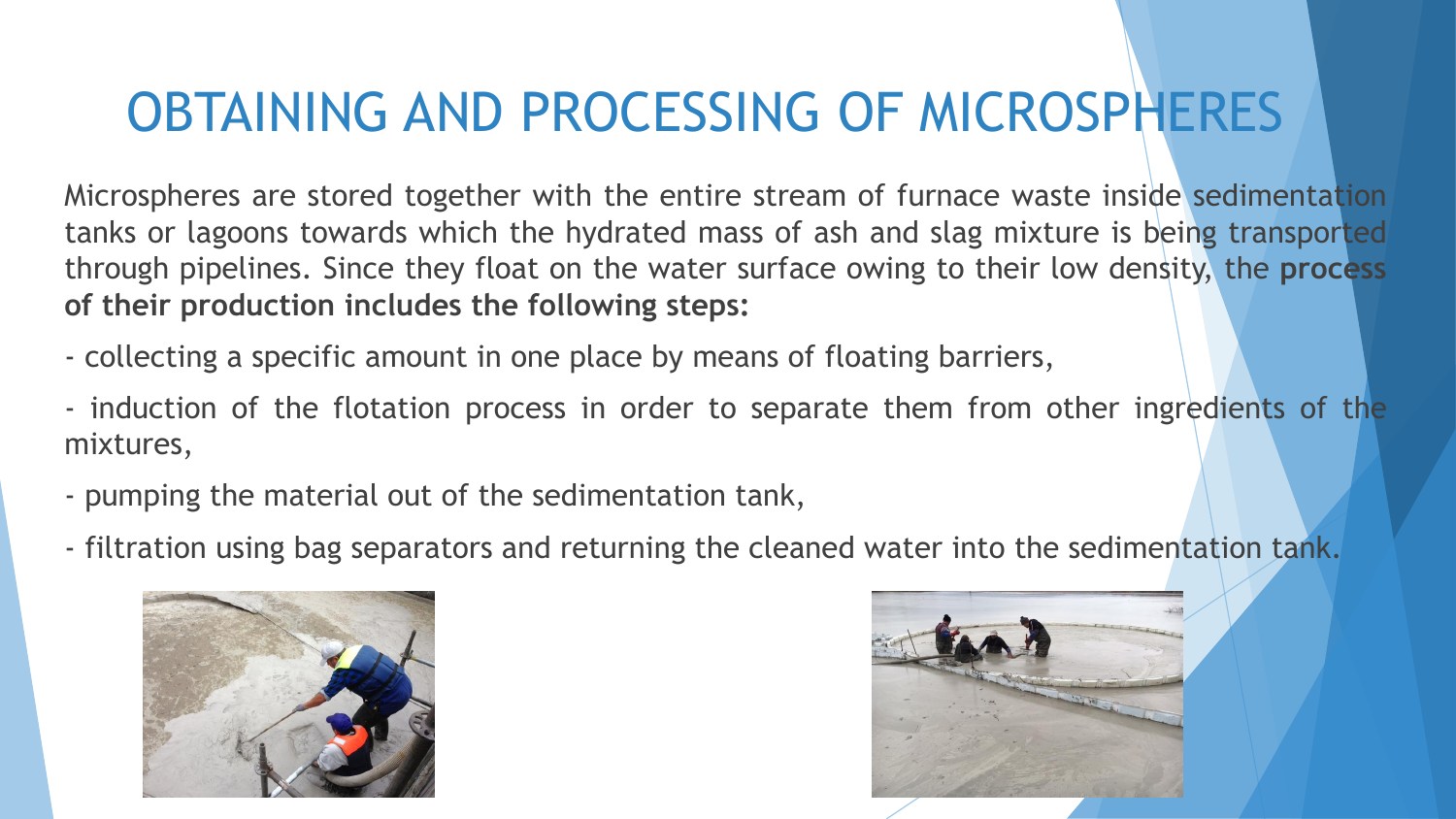### PROCESSING

After pumping out of the tank, the microspheres packed into big bags are transported to the processing plant where they are dried with hot air stream in temperature ranging from 130 to 150°C, and, afterwards, are sorted by means of screen sets into several main grain sizes:

0 to 120 µm

120 – 160 µm

160 – 320 µm

320 – 500 µm





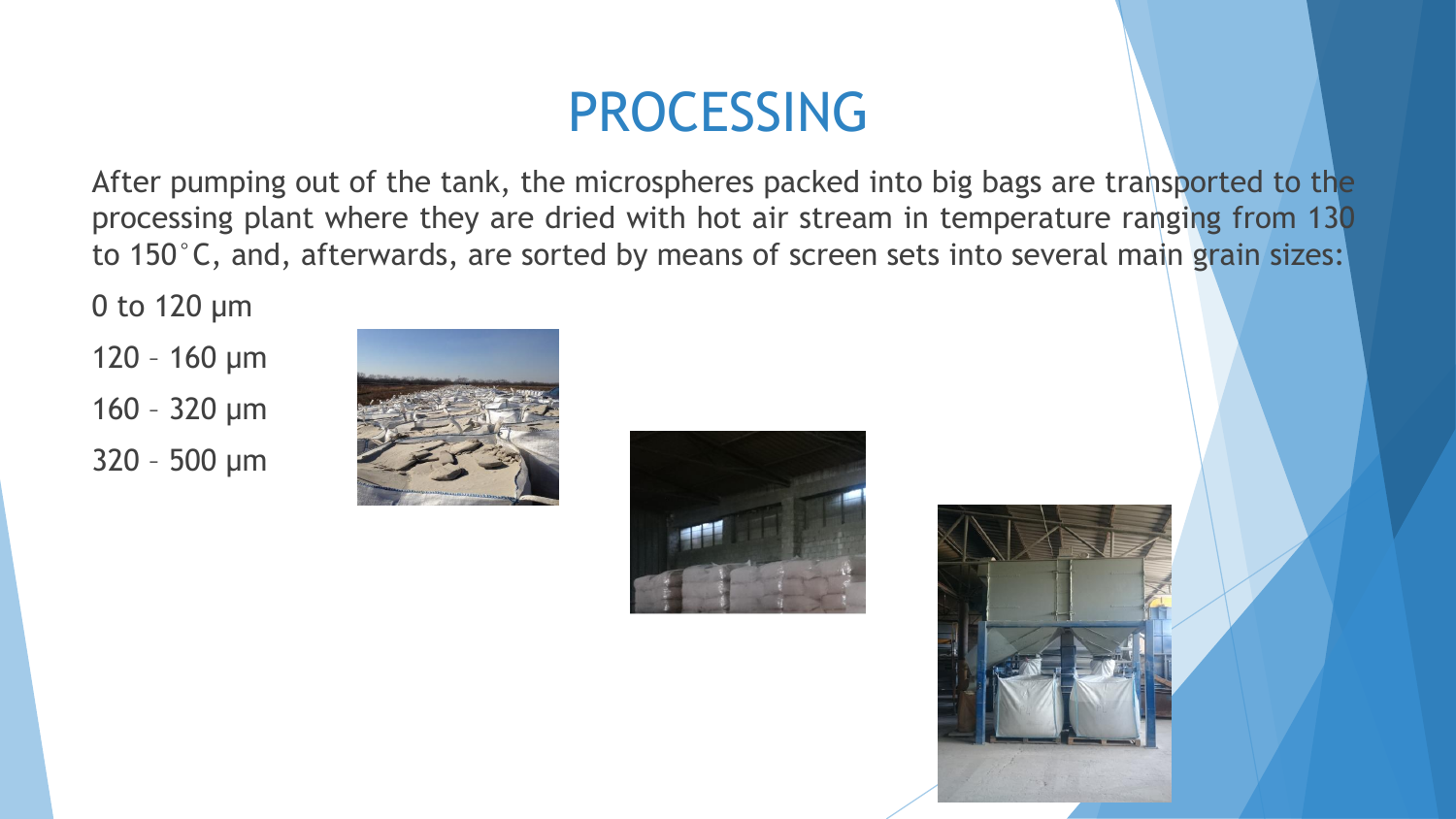#### SHORT INFORMATION ABOUT THE CONSORTIUM

#### **ZUMIR**

**Apart from the core business which is obtaining and processing of microspheres the company also recovers and reclaims other types of industrial waste generated during hard coal combustion processes used in the power sector. These are, among others, ash mixed with slag, slag or flying ash, used in construction industry, for site grading and land reinstatement of degraded areas, and for other applications.**

#### **Termo-Rex S.A**

**Is the biggest company in Poland specializing in heat treatment of steel components and manufacturing of resistance heating equipment and professional equipment for heat treatment. We have been operating on domestic and European markets for almost 20 years.**

**For several years now the company has been obtaining microspheres from the sedimentation tanks.**

**Since 2012 the company Termo-Rex S.A. is listed on the Warsaw Stock Exchange.**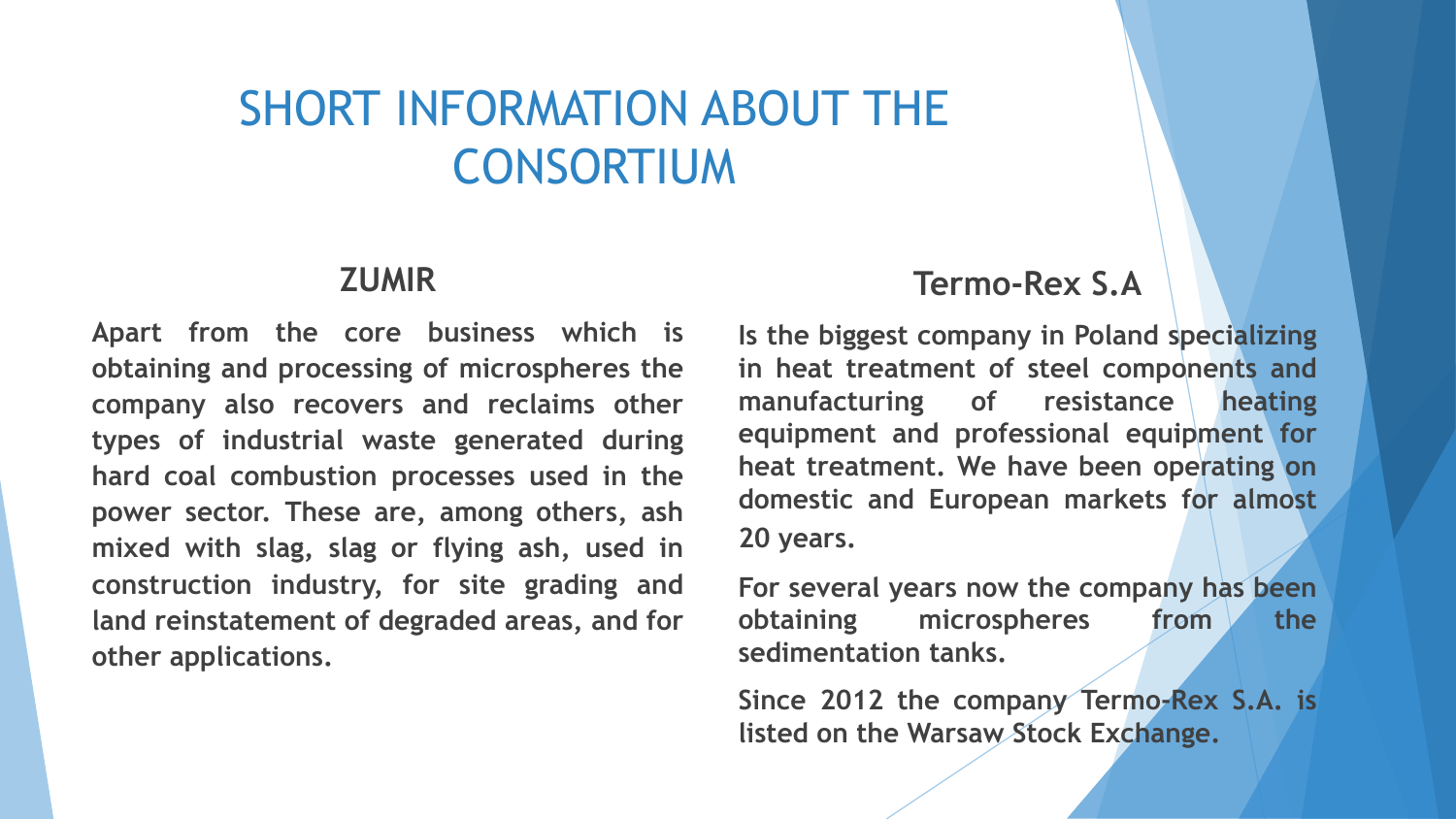#### DELIVERIES

- The product is packed into 20 kg paper bags or 500 kg big bags. We put the amount of 1000 kg on the 100 x 120 cm pallet and we protect the product with a shrink wrap. We load 22 tons of the microspheres on a standard 13.5 x 2.7 trailer. We load about 20 tons of the material inside 40' containers.
- All the goods are delivered to our customers in accordance with INCOTERMS-2000.
- Along with each lot of the delivered goods we provide the results of laboratory tests and analyses performed by an accredited laboratory.